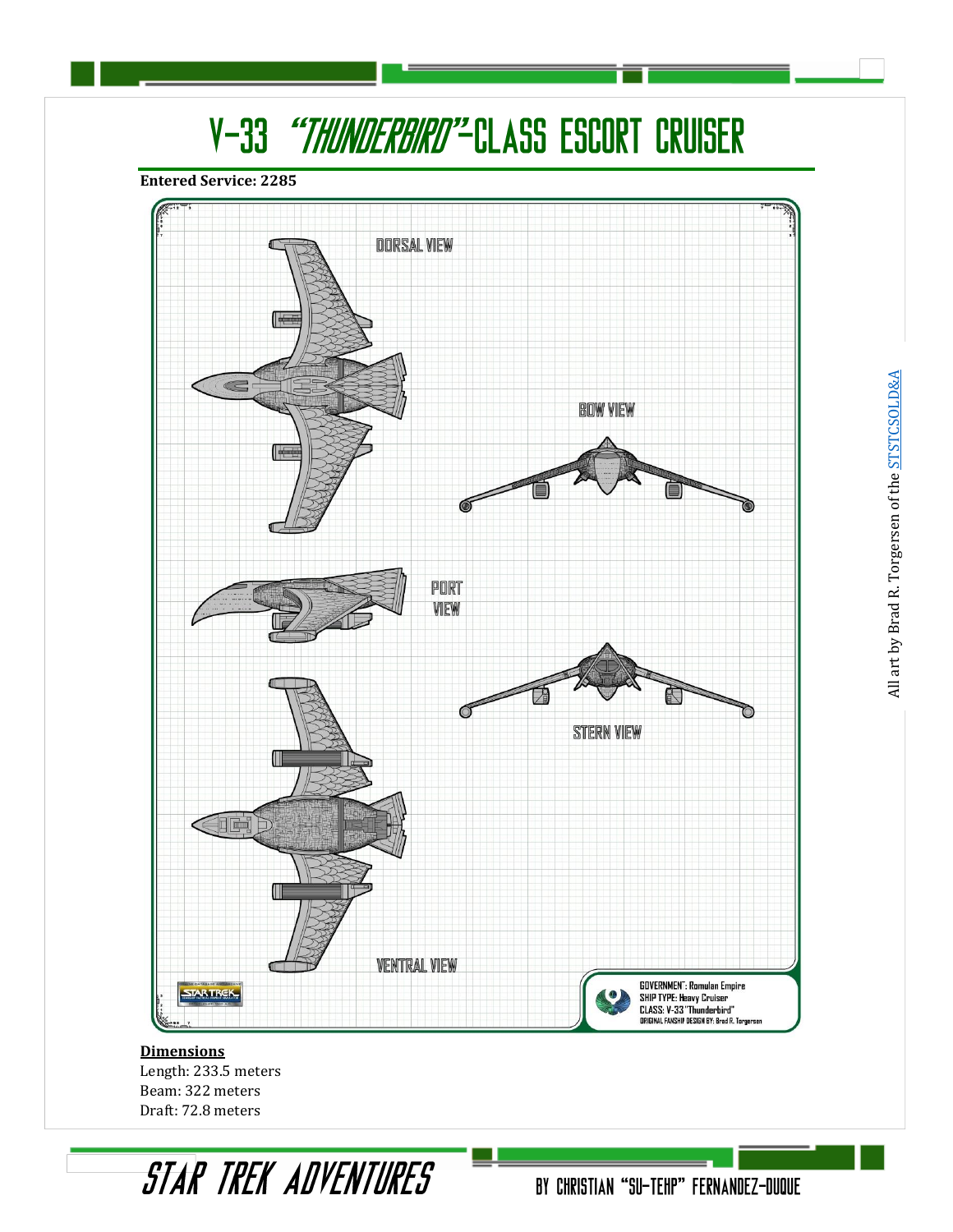**Overview:** First commissioned in 2285, the V-33 "*Thunderbird*" class was designed by the Romulan Star Empire to serve as a supporting escort cruiser for its most powerful warship at the time, the Z-1 "*Nova*"-class battleship. While capable of operating on its own as a battlecruiser, the V-33 was more often deployed as a screening vessel to protect the Z-1. This meant that the V-33 tended to be stationed in and near the Romulan core star systems to assist the Z-1 battleships as a bulwark against invasion. Even so, the V-33 was sometimes assigned to covert surveillance and was equipped with a cloaking device to facilitate those missions. The V-33 was named for the *vas'khenn* ("bird of thunder"), a large and omnivorous bird native to Remus that is fond of rain and electrical storms. The V-33 cruisers remained in service until the 2340s when they (and the Z-1 battleships) were placed in mothballs.

**Capabilities:** The V-33 carried a crew of 410, was equipped with a shuttlebay large enough for 4 shuttlecraft, and had a cruising speed of Warp 7 (OCU) and a maximum speed of Warp 9 (OCU). Like many Romulan ships, the V-33 was equipped with a cloaking device. The V-33 was armed with 3 dual-emitter disruptor banks, (1 forward-port, 1 forward-starboard, and 1 aft). In addition, this vessel was also armed with six photon torpedo launchers (4 forward, 1 port-aft, and 1 starboard-aft). As with many Romulan vessels, the combination of the V-33's cloaking device and forward weaponry enabled it to sneak up on an enemy while cloaked and then uncloak and release a devastating barrage of firepower.

**Traits:** Romulan escort cruiser

#### Sustems

| Comms            | Engines,       | $10$ Structure 10 |    |
|------------------|----------------|-------------------|----|
| <b>Computers</b> | <b>Bensors</b> | <b>Weapons</b>    | 10 |

#### **Departments**

| <b>CMD</b>         | $\sim$ $\sim$ | <b>BEC</b> |               | $+2$   5 C I | $-1$ |
|--------------------|---------------|------------|---------------|--------------|------|
| C <sub>0</sub> n n |               | $+1$   ENG | $\sim$ $\sim$ | M.E.D        | $-1$ |

**Scale:** 4

### **Attacks**

- Disruptor Banks
- Plasma Torpedoes
- Tractor Beam (Strength 3)

#### Talents

V-33 "*Thunderbird*"-class starships have the following Talents:

BY CHRISTIAN "SU-TEHP" FERNANDEZ-DUQUE

- Cloaking Device
- Fast Targeting Systems
- Secondary Reactors

**Special Rules:** Cloaking Device (see STA Corebook, p259)

## D'hathos-class Variant

STAR TRFK ANVENTIIRFS

#### **Entered Service 2374**

When the Dominion War erupted between the Federation-Klingon Alliance and the Dominion at the end of 2373, the Romulan Star Empire was content to let their interstellar rivals attack each other while they remained neutral. However, all that changed with the Dominion's assassination of Romulan Senator Vreenak in 2374. Now that the Empire was at war, new warships were needed to supplement the *D'deridex*-class Warbirds for wartime duty. A crash program to prepare mothballed starships for combat duty was initiated and the V-33 *"Thunderbird"*-class cruisers, along with the V-7 "*Whitewind*" cruisers, the V-30 "*Winged Defender*" cruisers, and the Z-1 "*Nova*" battleships, were chosen to be refitted. The *IRW D'hathos* was the first V-33 cruiser to be refitted for service in the Dominion War. (The word "d'hathos" means "great hunter" in the Romulan language.) The Empire upgraded the engines and other systems of the *D'hathos* to 24th century standards. In particular, the *D'hathos*' weapons were upgraded by converting the V-33's three dual emitter disruptor banks into